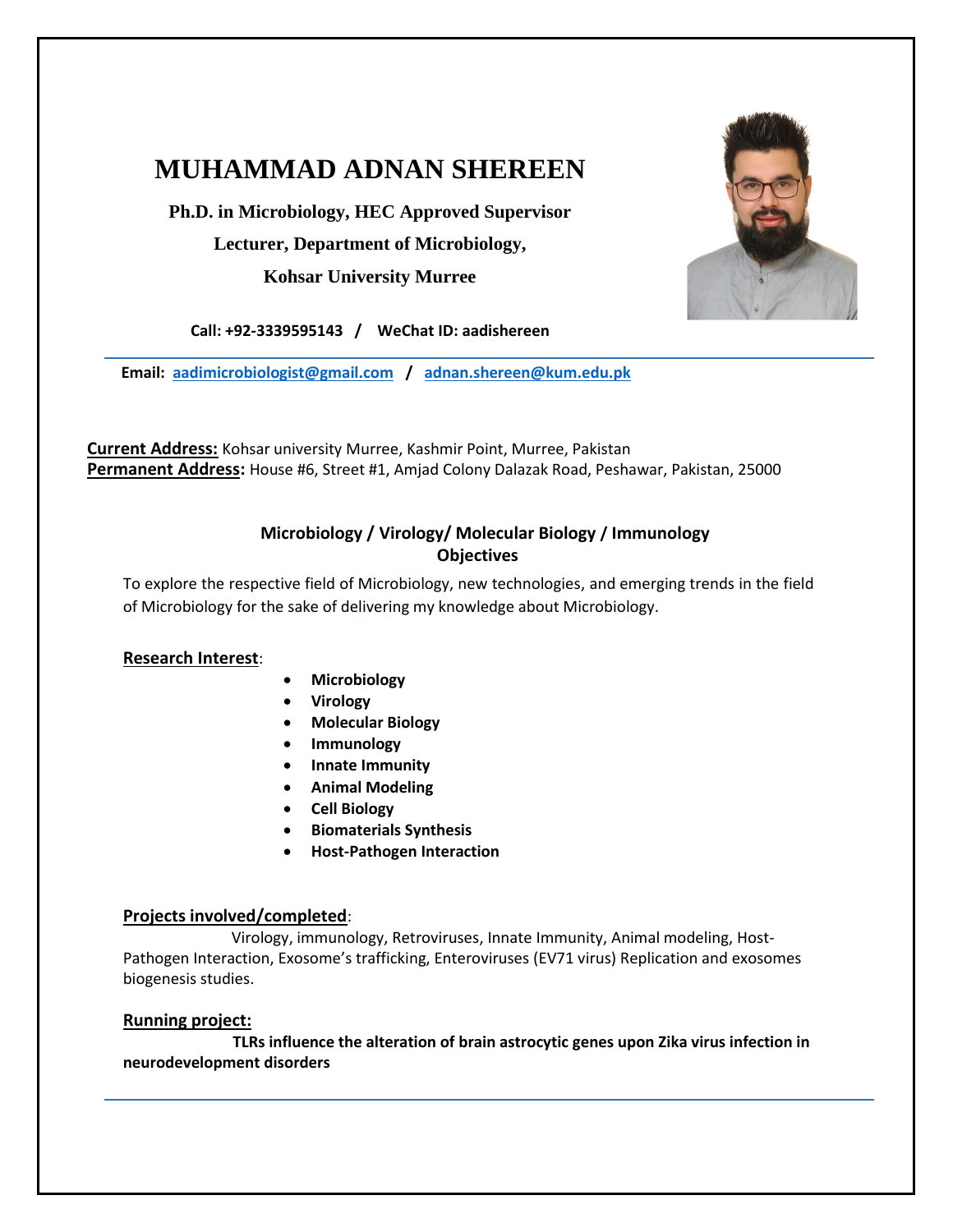# **Education and Training**

➢ **Doctor of Philosophy in Microbiology (Virology) (Ph.D.)** (Sept-2017 → Jun-2021)

State Key Laboratory of Virology, Department of Microbiology, College of Life Sciences, Wuhan University, China

**Dissertation: "**Zika virus dysregulates the expression of astrocytic genes involved in neurodevelopment"

#### **Final year projects**:

- 1. "Zika virus dysregulates the expression of astrocytic genes involved in neurodevelopment"
- 2. "The TLR3/IRF1/Type III IFN Axis Facilitates Antiviral Responses against Enterovirus Infections in the Intestine"

### **Supervisor: Prof. Dr. Jianguo Wu**

 State Key Laboratory of Virology. College of Life Sciences, Wuhan University, China. Guangdong Key Laboratory of Virology, Department of Medical microbiology, Jinan University, China

➢ **Master of Philosophy** · **in Microbiology (M.Phil.)** (Sept-2013 → Jun-2015) Institute of Basic Medical Sciences, Khyber Medical University, Peshawar, Pakistan

 This course provided theoretical and practical knowledge of Pathogens and host interactions, Virology, Different clinical diseases, Immunology, Medical Parasitology, and Molecular Biology.

**Dissertation:** Synthesis and Characterization of Miltefosine Loaded Thiolated Nanoparticles for Leishmaniasis Therapy

### **Supervisor: Prof. Dr. Momin Khan**

Institute of Basic Medical Sciences, Khyber Medical University, Peshawar, Pakistan

### $\triangleright$  **BS (Hons) Microbiology** (2009  $\rightarrow$  2013)

The University of Peshawar, Pakistan

 This course provided theoretical and practical knowledge of Medical Microbiology, Immunology, Virology, Molecular biology, Environmental Microbiology, Parasitology, Cell Biology and Systemic Bacteriology

### ➢ **Higher Secondary School Certificate (Pre-Medical)** (2005 → 2007)

Peshawar Model Degree College, Peshawar, Pakistan

 This course provided the basic theoretical knowledge of Biology, Applied sciences and Chemistry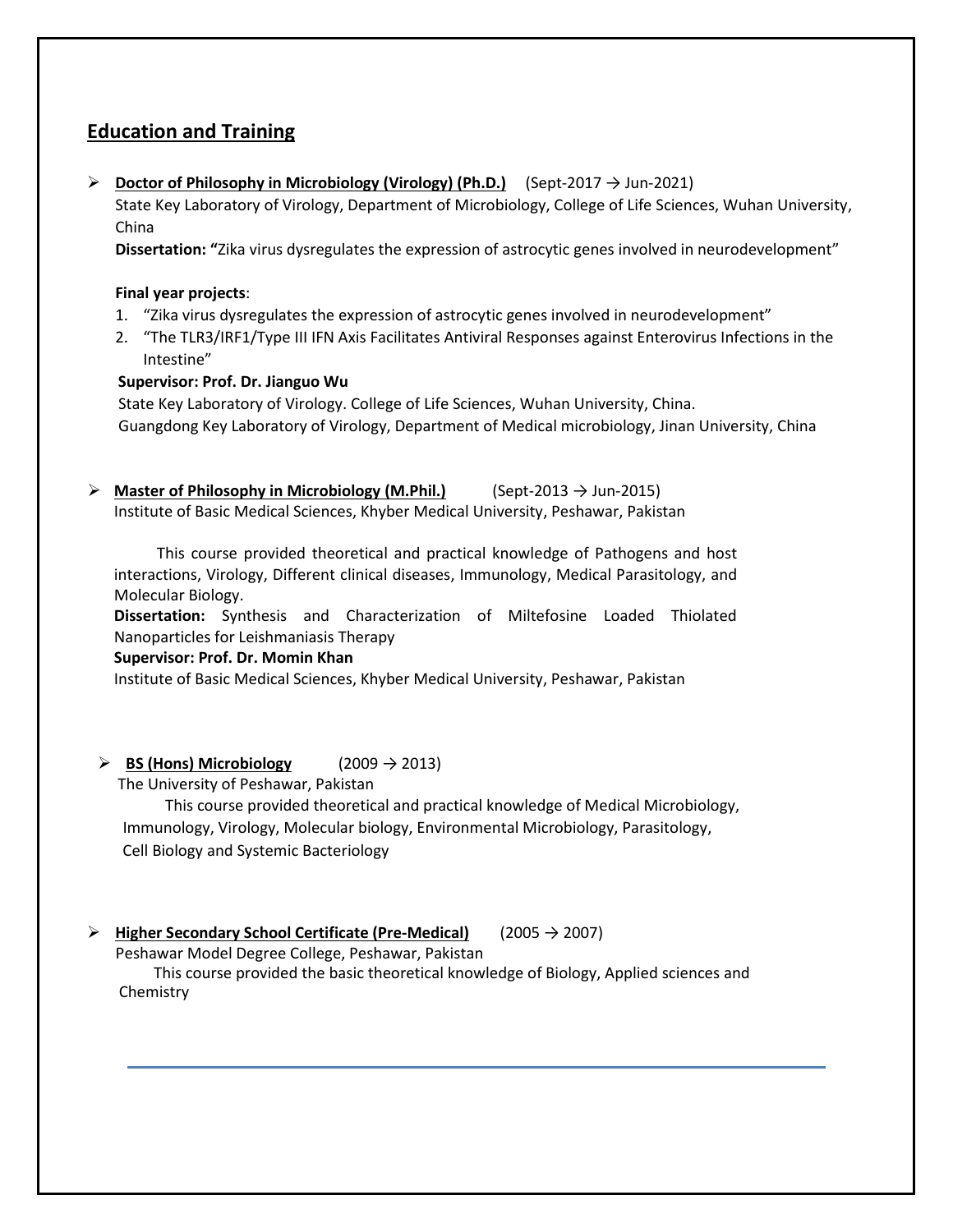### **Practical Skills and Expertise**

- **Scientific Skills:** Excellent scientific and problem-solving skills, especially in Microbiology, Virology, Immunology, and Innate Immunity.
	- 1. Culturing, Screening, and Morphological/Biochemical identification of different pathogenic microbes from clinical isolates.
	- 2. Animal Modeling.
	- 3. Different types of PCRs, blotting assays, ELISA, and other Serological techniques.
	- 4. DNA, RNA, Protein, and Plasmid extractions.
	- 5. Transfection and different cell activities including drug activities.
	- 6. Synthesis of Biomaterials.
	- 7. Synthesis and Characterization of drug-loaded nanoparticles (Nanomedicine) against different clinical diseases.
- **Computer and Data Analysis skills:** Competent with MS Office, Excel and PowerPoint used during my research data analysis.
	- 1. Bioinformatic analysis in preparing RNA sequencing results.
	- 2. Softwares: DAVID, ImageGP, ToppGene, Heatmapper.
	- 3. Excellent in technical and research paper writing, and high level of interest in research and development.

#### • **Organizational skills and competencies:**

- 1. Professionally committed, good communication skills, ability to meet deadlines, enjoy working in a group. Active cooperative and social, responsible, and possess coordination skills
- 2. Hands-on experience in Virology, Immunology, and Microbiology related research
- 3. Good knowledge of virus-host interaction and host innate immune responses.
- **Languages:** Pashto (Fluent), English (Fluent), Urdu (Fluent), Punjabi (Fluent), Chinese (basic)

## **Professional Experiences and**

### **Educational Projects**

- **Lecturer at the University of Haripur**, Haripur, Pakistan (01-octuober 2021 till date) Teaching different subjects at the department of Microbiology, University of Haripur.
- Worked as a **Research Associate** in Professor Kailang Wu and Professor Jianguo Wu`s lab "State Key Laboratory of Virology" during Ph.D. (2017-2021)
- **The CSCB Training Course on Mouse Genetics and Phenotyping** (Sept 17-21, 2018) This Training Course was organized and hosted by, Model Animal Research center, Nanjing University, China, and Chinese Society for Cell Biology.
- **Demonstrator at Jinnah Medical College, Peshawar, Pakistan (**Jan 2015-Jan 2016) Taught General Bacteriology, Immunology, and Parasitology at the Department of Pathology.
- **Internee at Govt. Lady Reading Hospital, Peshawar, Pakistan** (Jun 2012– Dec 2012) Gained essential field experience as an Internee at Pathology department (Microbiology, Serology, PCR, and ELISA) at Post Graduate Medical Institute, Govt. Lady Reading Hospital, Peshawar, Pakistan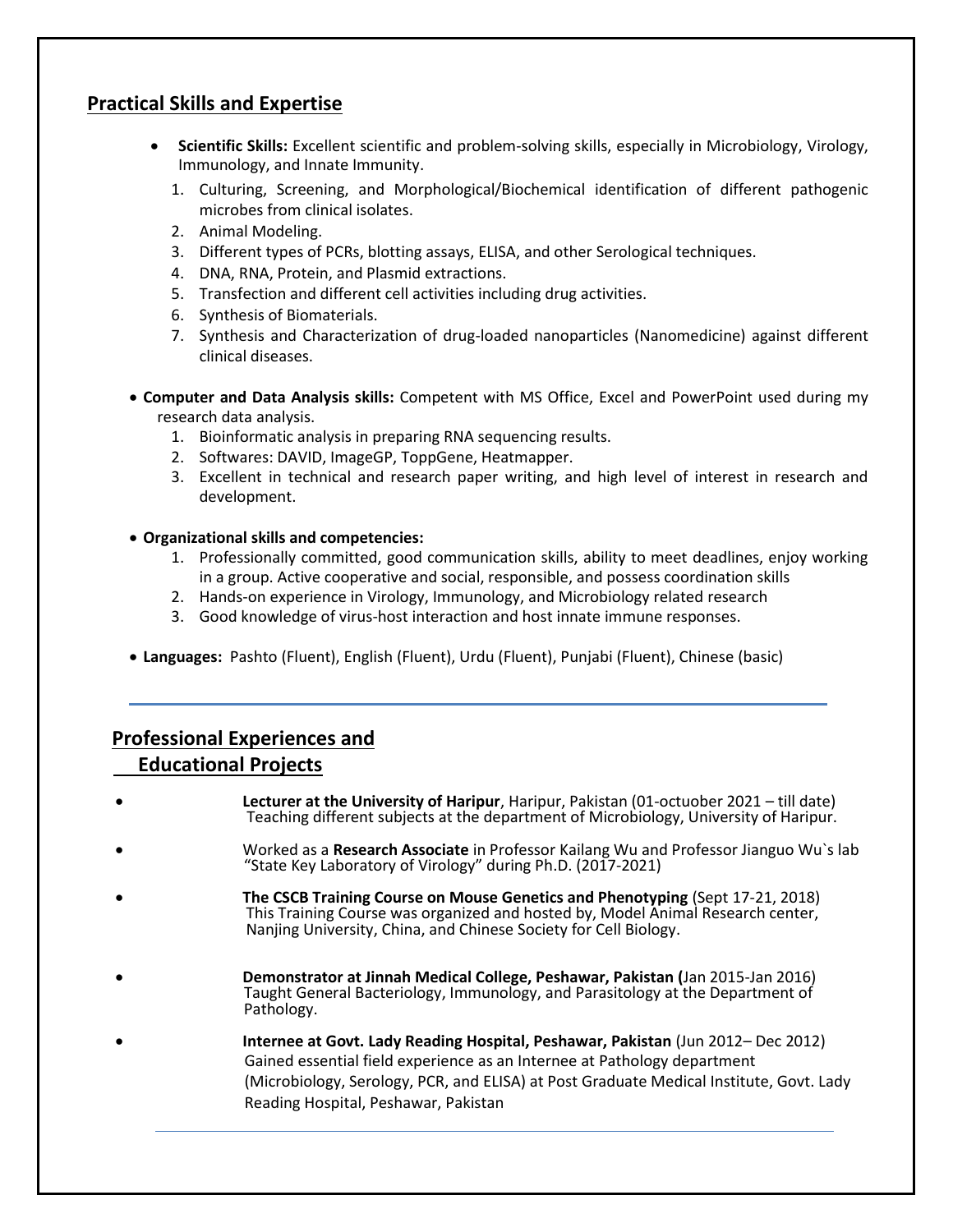## **Academic Achievements (Awards)**

- 1. Won **Chinese Government Scholarship** under CSC NO. 2016GXYC42, for my Ph.D. studies (Fully Funded Scholarship) from 2016-2021.
- 2. The First Prize Winner in Academic Achievement "**Excellent International Student Scholarship for the Year 2020, Wuhan University"** (Reward and certificate)
- 3. Won **"Virology Youth Innovation Award"** for the highest number of publications during Ph.D. 2021 (Reward and certificate)
- 4. Stood among one of the **"Wuhan University 8 Outstanding Individuals to Fight against Coronavirus"**. (Certificate)
- 5. The First Prize Winner in Academic Achievement **"Excellent International Student Scholarship for the Year 2018"**, Wuhan University. (Reward and certificate)
- 6. **The CSCB Training Course on Mouse Genetics and Phenotyping** (September 17-21, 2018). This Training Course was organized and hosted by, Model Animal Research center, Nanjing University, China, and the Chinese Society for Cell Biology (Reward and certificate)
- 7. Received **"Acceptance/Invitation Letter for Ph.D. at Huazhong University of Science and Technology in the Department of Biomedical Sciences"**
- 8. Received **"Acceptance/Invitation Letter for Ph.D. at Wuhan University in the Department of Microbiology"**
- 9. **Stood 2nd position holder** in M.Phil. batch. (2013-2015)

### **Management Experience**

**The University of Haripur Haripur, Pakistan** Assistant Controller of Examination **Controller Controller Controller Controller** Oct 2021 – March 2022 • Conducted internal exam of 300 students at undergrade level

Program Coordinator **Community Program Coordinator Oct 2021 – March 2022** 

• Planned and implemented workshops, Seminars, program events

### **NCBI Submissions (Gene Bank)**

Sequence Read Archive (SRA) submission: **BioProject: PRJNA692303**

Titled: Muhammad Adnan Shereen

Project type: Raw sequence Reads

Accession Number:

- **SRR13448311 (Control)**
- **SRR13448312 (Zika Virus Treated)**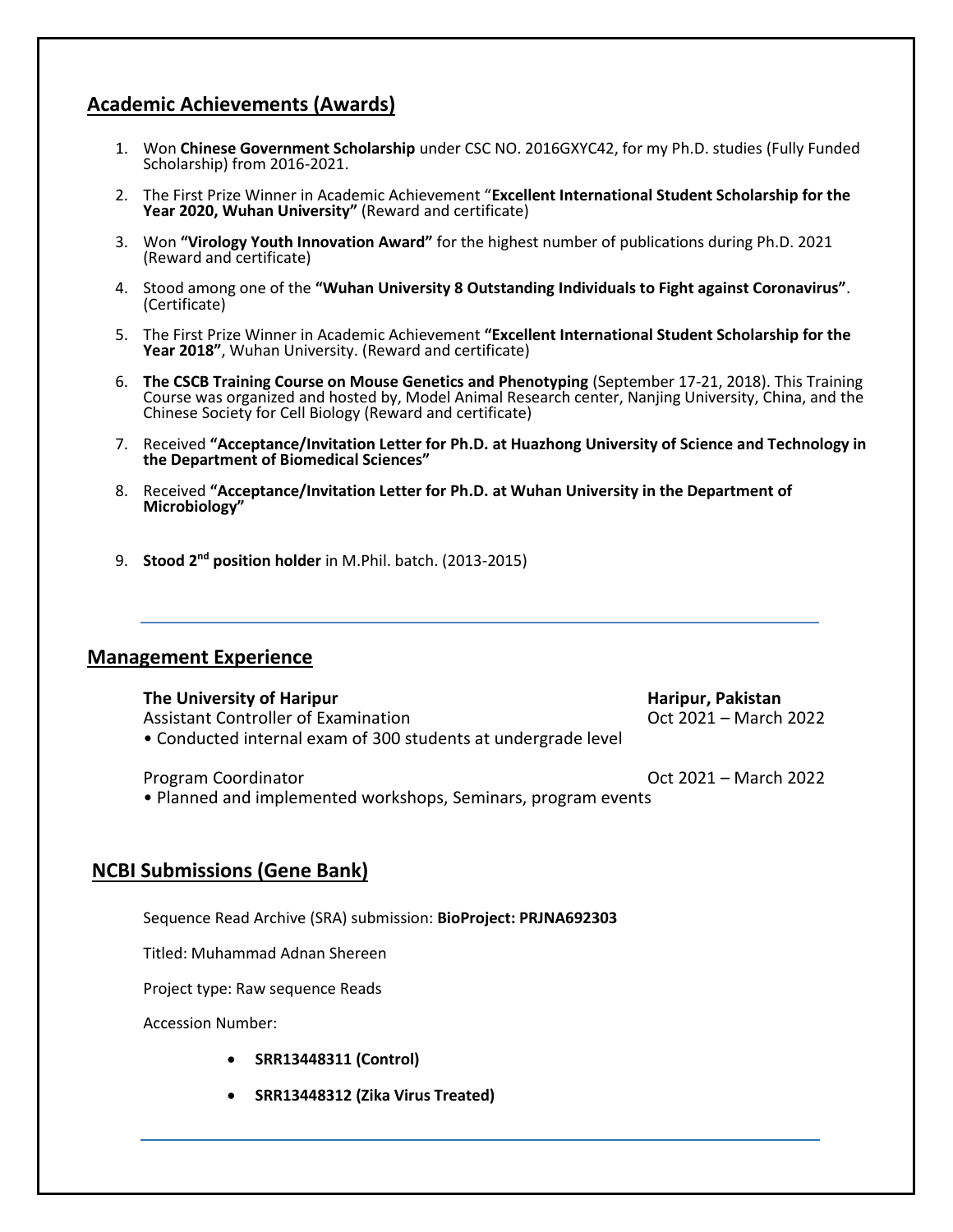# **Research Publications**

# **(Total IF: 170+ / 5000+ citations)**

- 1. **Shereen M.A**, Bashir N, Su R, Liu F, Wu KL, Luo Z\*, Wu JG\*, 2021. Zika virus dysregulates the expression of astrocytic genes involved in neurodevelopment. PLOS Neglected Tropical Diseases 15(4): e0009362. **(IF: 4.41)**
- 2. **Shereen M.A**, Bashir N, Khan M.A, Kazmi A, Khan S, Zhen L, Wu J. Covid-19 Management: Traditional Chinese Medicine Vs. Western Medicinal Antiviral Drugs, A Review and Meta-Analysis**.** Fresenius Environmental Bulletin, 30(5), Pp.5537-5549. 2021. **(IF: 0.5)**
- 3. Tian M.F, Liu W, Li X, Zhao P.Y, **Shereen M.A**, Zhu C, Huang S, Liu S, Yu X, Yue M, Pan P, Wang W, Li Y, Chen X, Wu K, Luo Z, Zhang Q, Wu J. HIF-1 $\alpha$  promotes SARS-COV-2 infection and aggravates inflammatory responses to COVID-19. Sig Transduct Target Ther 6, 308 (2021). https://doi.org/10.1038/s41392-021-00726-w **(IF: 18. 187)**
- 4. Yang, Y., Liu, W., Hu, D., Su, R., Ji, M., Huang, Y., **Shereen, M.A**., Xu, X., Luo, Z., Zhang, Q. and Liu, F., 2020. HIV-1 Nef Interacts with LMP7 To Attenuate Immunoproteasome Formation and Major Histocompatibility Complex Class I Antigen Presentation. Mbio, 11(5). **(IF: 7.86)**
- 5. **Shereen, M.A.,** Khan, S., Kazmi, A., Bashir, N. and Siddique, R., 2020. COVID-19 infection: Emergence, transmission, and characteristics of human coronaviruses. Journal of advanced research, 24, pp.91-98. **(IF: 10.47)**
- 6. Luo Z, Zhu C, Ruan Z, Cui X, **Shereen MA,** Pan P, Huang J, Wang F, Su H, Xia Y, Wu J. Longitudinal Characterization of Cytokine Overproduction: A Case Report in Critically Ill COVID-19 Patients With Hyperinflammation in Bronchoalveolar Lavage. Frontiers in Medicine. 2021;8. **(IF: 5.09)**
- 7. Pan P, Li G, Shen M, Yu Z, Ge W, Lao Z, Fan Y, Chen K, Ding Z, Wang W, Wan P, **Shereen MA,** Luo Z, Chen X, Zhang Q, Lin L, Wu J. DENV NS1 and MMP-9 cooperate to induce vascular leakage by altering endothelial cell adhesion and tight junction. PLoS Pathog. 2021 Jul 26;17(7): e1008603 **(IF: 6.82)**
- 8. Hu D, Wang Y, Li A, Li Q, Wu C, **Shereen MA**, Huang S, Wu K, Zhu Y, Wang W, Wu J. LAMR1 restricts Zika virus infection by attenuating the envelope protein ubiquitination. Virulence. 2021 Dec;12(1):1795- 1807. **(IF: 5.5)**
- 9. Khokhar M, **Shereen MA**, Khan M, Khan RU, Sohail A, Khan IU, Khan IU, Khattak S. In vitro efficacy of polymer coated miltefosine drug against leishmania tropica. Journal of Parasitic Diseases. 2021 Sep 23:1-1. **(IF: 0.35)**
- 10. Huang, S.; Wan, P.; Huang, S.; Xiang, Q.; Yang, G.; **Shereen, M**.**A.**; Pan, P.; Liu, W.; Wu, K.; Wu, J. Anapc10 Orchestrates the NLRP3 Inflammasome Activation during Cell Cycle Control. Preprints 2021, 2021020112 (doi: 10.20944/preprints202102. 0112.v1). **(IF: 4.12)**
- 11. Ullah, H., Sajid, M., Kun, Y., Feng, J., He, M., **Shereen, M.A**., Li, Q., Xu, T., Hao, R., Deyin, G. and Chen, Y., 2021. Antiviral activity of Interferon alpha-inducible protein 27 against Hepatitis B virus gene expression and replication. Frontiers in Microbiology, *12*, p.552. **(IF: 5.64)**
- 12. Sajid, M., Ullah, H., Yan, K., He, M., Feng, J., **Shereen, M.A**., Hao, R., Li, Q., Guo, D., Chen, Y. and Zhou, L., 2021. The Functional and Antiviral Activity of Interferon Alpha-Inducible IFI6 Against Hepatitis B Virus Replication and Gene Expression. Frontiers in Immunology, *12*, p.1028. **(IF: 7.56)**
- 13. Khan S, Siddique R, Huanfei D, **Shereen MA**, Nabi G, Bai Q, Manan S, Xue M, Ullah MW, Bowen H. Perspective applications and associated challenges of using nanocellulose in treating bone-related diseases. Frontiers in Bioengineering and Biotechnology. 2021 May 7; 9:350. **(IF: 5.89)**
- 14. Su, R., **Shereen, M.A**., Zeng, X., Liang, Y., Li, W., Ruan, Z., Li, Y., Liu, W., Liu, Y., Wu, K. and Luo, Z., 2020. The TLR3/IRF1/Type III IFN Axis Facilitates Antiviral Responses against Enterovirus Infections in the Intestine. Mbio**,** 11(6). **(IF: 7.86)**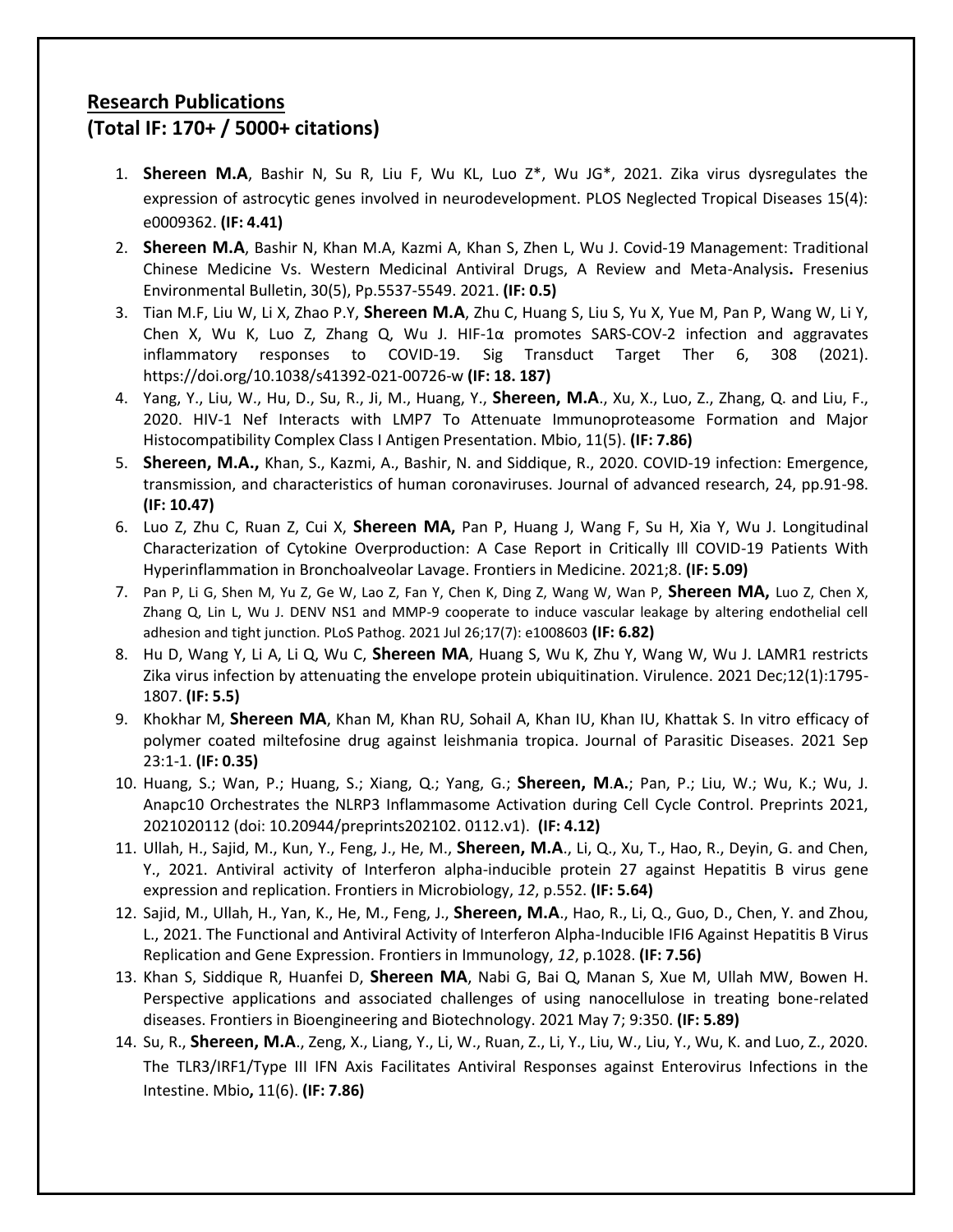- 15. Tian, M., Liu, W., Zhang, Q., Huang, Y., Li, W., Wang, W., Zhao, P., Huang, S., Song, Y., **Shereen, M.A**. and Qin, M., 2020. MYSM1 Represses Innate Immunity and Autoimmunity through Suppressing the cGAS-STING Pathway. Cell Reports, 33(3), p.108297. **(IF: 9.42)**
- 16. Duan, P., Khan, S., Ali, N., **Shereen, M.A**., Siddique, R., Ali, B., Iqbal, H.M., Nabi, G., Sajjad, W. and Bilal, M., 2020. Biotransformation fate and sustainable mitigation of a potentially toxic element of mercury from environmental matrices. Arabian Journal of Chemistry, 13, pp.6949-6965. **(IF: 5.16)**
- 17. Khan, S., Siddique, R., **Shereen, M.A**., Ali, A., Liu, J., Bai, Q., Bashir, N. and Xue, M., 2020. Emergence of a novel coronavirus, severe acute respiratory syndrome coronavirus 2: biology and therapeutic options. Journal of clinical microbiology, 58(5). **(IF: 5.94)**
- 18. Liu, R., Liu, X., Yuan, L., Han, H., **Shereen, M.A.,** Zhen, J., Niu, Z., Li, D., Liu, F., Wu, K. and Luo, Z., 2020. Analysis of adjunctive serological detection to nucleic acid test for severe acute respiratory syndrome coronavirus 2 (SARS-CoV-2) infection diagnosis. International immunopharmacology, 86, p.106746. **(IF: 4.93)**
- 19. Zhu, C., Liu, W., Su, H., Li, S., **Shereen, M. A**., Lv, Z., Niu, Z., Li, D., Liu, F., Luo, Z., & Xia, Y. (2020). Breastfeeding Risk from Detectable Severe Acute Respiratory Syndrome Coronavirus 2 in Breastmilk. The Journal of infection, *81*(3), 452–482. **(IF: 6.07)**
- 20. Khan, S., Siddique, R., Li, H., Ali, A., **Shereen, M. A**., Bashir, N., & Xue, M. (2020). Impact of coronavirus outbreak on psychological health. Journal of Global Health, 10(1). **(IF: 4.41)**
- 21. Khan, S., Siddique, R., Ali, A., Bai, Q., Li, Z., Li, H., **Shereen, M.A**., Xue, M. and Nabi, G., 2020. The spread of novel coronavirus has created an alarming situation worldwide. Journal of infection and public health, 13(4), p.469. **(IF: 3.71)**
- 22. Wang, W., Hu, D., Feng, Y., Wu, C., Li, A., Wang, Y., Cheng, K., Tian, M., Xiao, F., Zhang, Q. and **Shereen, M.A**., 2020. STING promotes NLRP3 localization in ER and facilitates NLRP3 deubiquitination to activate the inflammasome upon HSV-1 infection. PLoS pathogens, 16(3), p.e1008335. **(IF: 6.82)**
- 23. Khan, S., Nabi, G., Han, G., Siddique, R., Lian, S., Shi, H., Bashir, N., Ali, A. and **Shereen, M.A**., 2020. Novel coronavirus: how things are in Wuhan. Clinical Microbiology and Infection, 26(4), p.399. **(IF: 8.06)**
- 24. Siddique, R., Bai, Q., **Shereen, M.A**., Nabi, G., Han, G., Rashid, F., Ahmed, S., Benzhanova, A., Xue, M. and Khan, S., 2020. Evidence and speculations: vaccines and therapeutic options for COVID-19 pandemic. Human Vaccines & Immunotherapeutics, pp.1-9**. (IF: 3.45)**
- 25. Luo Z, Su R, Wang W, Liang Y, Zeng X, **Shereen MA**, et al. (2019) EV71 infection induces neurodegeneration via activating TLR7 signalling and IL-6 production. PLoS Pathog 15(11): e1008142. **(IF: 6.82)**
- 26. Luyao S, Wenbiao W, Aixin i, Pinan, Weiyong L, **Shereen MA**, et al. (2019). SUMO1 SUMOylates and SENP3 DeSUMOylates NLRP3 to Orchestrate the Inflammasome Activation. SSRN Electronic Journal, DOI: 10.2139/ssrn.3275284. **(IF: 5.19)**
- 27. Pan P, Zhang Q, Liu W, Wang W, Yu Z, Lao Z, Zhang W, Shen M, Wan P, Xiao F, **Shereen MA**, Zhang W, Tan Q, Liu Y, Liu X, Wu K, Liu Y, Li Gand Wu J (2019) Dengue Virus Infection Activates Interleukin-1βto Induce Tissue Injury and Vascular Leakage. Front. Microbiol. 10:2637 **(IF: 5.64)**
- 28. Shereen, M. I., Shah, M., Siraj, S., Ali, M., Kazmi, A., & **Shereen, M. A.** (2020). Association of Vitamin D and its Receptor (VDR) Gene Single Nucleotide Polymorphism (ApaI and TaqI) with Risk of Psoriasis. Annals of Jinnah Sindh Medical University, 6(2), 37-43. (HEC recognized "Y"; ISSN: 2523-1316)
- 29. Asnad, Afridi M.T.I, Tahir M, **Shereen M.A**. 2014. Placebo-Controlled Trail of Pharmaceutical Optimized Lisinopril 10mg (F-5) in Patients with Essential Hypertension for Efficacy and biochemical Evaluation. Medical Forum, vol. 25(12): 11-14. (HEC recognized "Y"; Switzerland, ISSN: 1029-385X)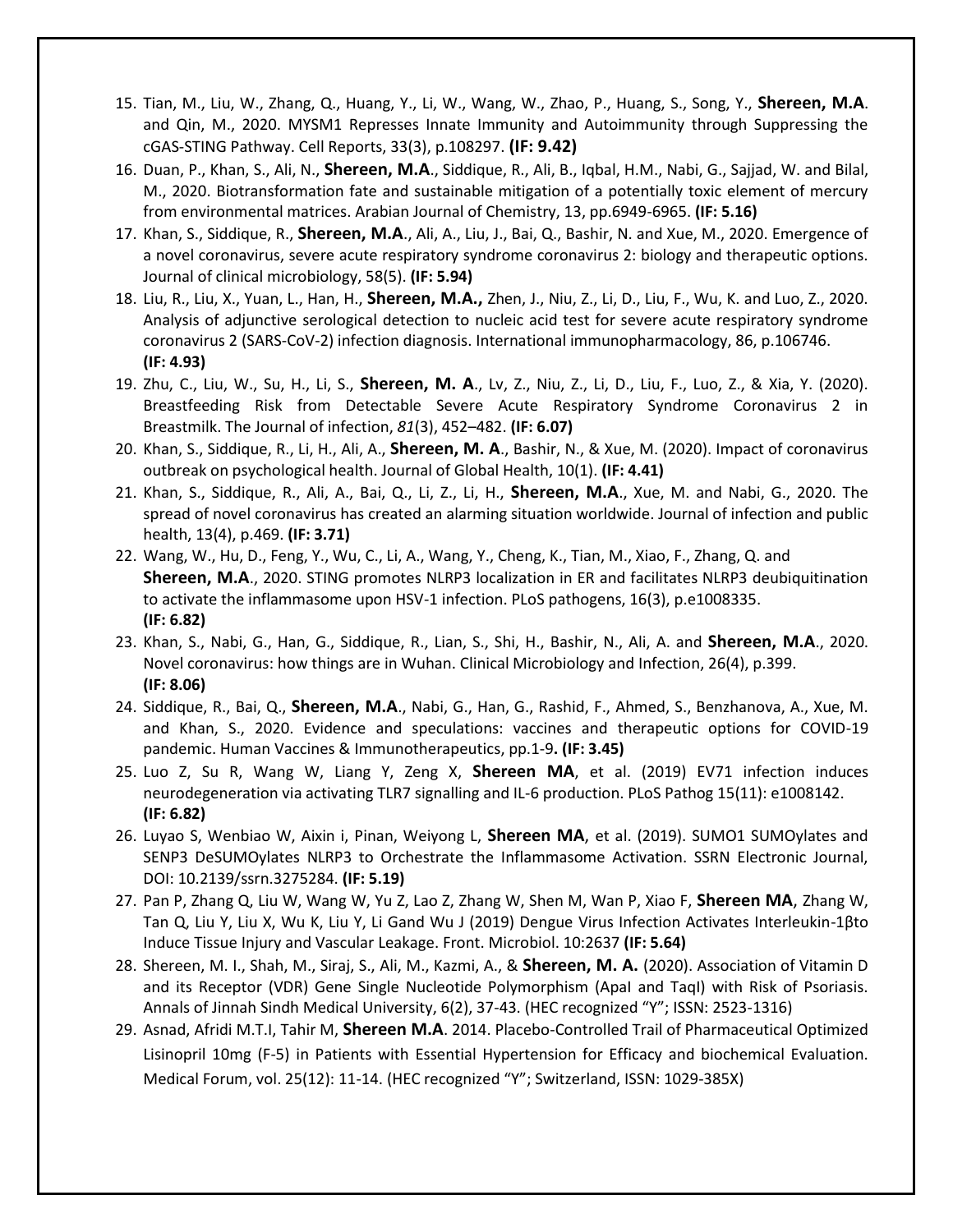- 30. Afridi M.T.I, Chaudary I.A, Shereen M.I, Asnad, **Shereen M.A**. 2014. Outcome of Internal Fixation of Fractures in a Tertiary Care Hospital Peshawar. Medical Forum, vol. 25(12): 172-176. (HEC recognized "Y"; Switzerland, ISSN: 1029-385X)
- 31. **Shereen, M.A.,** Ullah, H., Khan, S., Bashir, N., Kazmi, A., Saif, K. and Qudus, M.S., 2020. COVID-19 around the world and the Chinese strategy to cope with SARS-CoV-2. Biomedical Research and Therapy, 7(7), pp.3890-3897.
- 32. **Shereen, M.A**. and Kazmi, A., 2020. SARS-CoV-2 pandemic: causes and current situation, historical lessons, and strategical therapeutic interventions. Biomedical Research and Therapy, 7(5), pp.3807- 3812.
- 33. Bashir, N., **Shereen, M. A.,** Kazmi, A., Sajid, M., & Ullah, H. (2020). A retrospective analysis of pyogenic liver abscess and antibiotic resistivity of common pathogens in Peshawar. Biomedical Research and Therapy, 7(12), 4190-4196.

# **Technical Reports and Presentations**

- 1. **"Zika virus can alter brain cortical cells (astrocytes)"** presented at College of Life Sciences, Wuhan University, China.
- 2. **"Enteroviruses can replicate in Neural cells"** presented at College of Life Sciences, Wuhan University, China.
- 3. **"TLR7 induces dysregulation of glial cells (astrocytes) upon Zika virus infection"** presented at College of Life Sciences, Wuhan University, China.
- 4. Master of Philosophy thesis seminar entitled "**Synthesis and Characterization of Miltefosine Loaded Thiolated Nanoparticles for Leishmaniasis Therapy**" presented in IBMS, Khyber Medical University.

# **Conference/Seminars/Work Shops: Organized /Attended**

- International Workshop on "**Biosafety Laboratory Management and Techniques**" (December 16- 17<sup>th</sup>,2021) Wuhan, China, organized by Wuhan Institute of Virology, Chinese Academy of Sciences.
- Successfully organized a workshop on "**Applications of Biostatistics in Life Sciences Research Based**  Data" (January 18<sup>th</sup>, 2022) organized by Department of Microbiology, The University of Haripur.
- Shared knowledge and expertise as a **Guest Speaker** during the workshop entitled "**Synopsis Writing**" (November  $12^{th}$ , 2021) organized by Department of Microbiology, Jinnah University for Women, Karachi.
- Successfully organized a "**one Day Dengue Awareness Campaign**" (December 30th, 2021) organized by Department of Microbiology, The University of Haripur.
- Successfully organized a seminar on **"Emotional Resilience: A step forward to optimize self-awareness self-control and performance"** (November 4, 2021) organized by Department of Microbiology, The University of Haripur.
- Successfully organized a workshop on "Hands on training, **Application of Real time PCR in the Era of Molecular Diagnosis**" (October 13-15th, 2021), organized by Department of Microbiology, The University of Haripur.
- Successfully organized a workshop on **"Curriculum Vitae Composition Skills"** (October 5 th, 2021), organized by Department of Microbiology, The University of Haripur.
- Participated in a workshop on "Curriculum Vitae Composition Skills" (October 5<sup>th</sup>, 2021), organized by Department of Microbiology, The University of Haripur.
- International Workshop on "**Biosafety Laboratory Management and Techniques**" (December 17- 18<sup>th</sup>,2020) Wuhan, China, organized by Wuhan Institute of Virology, Chinese Academy of Sciences.